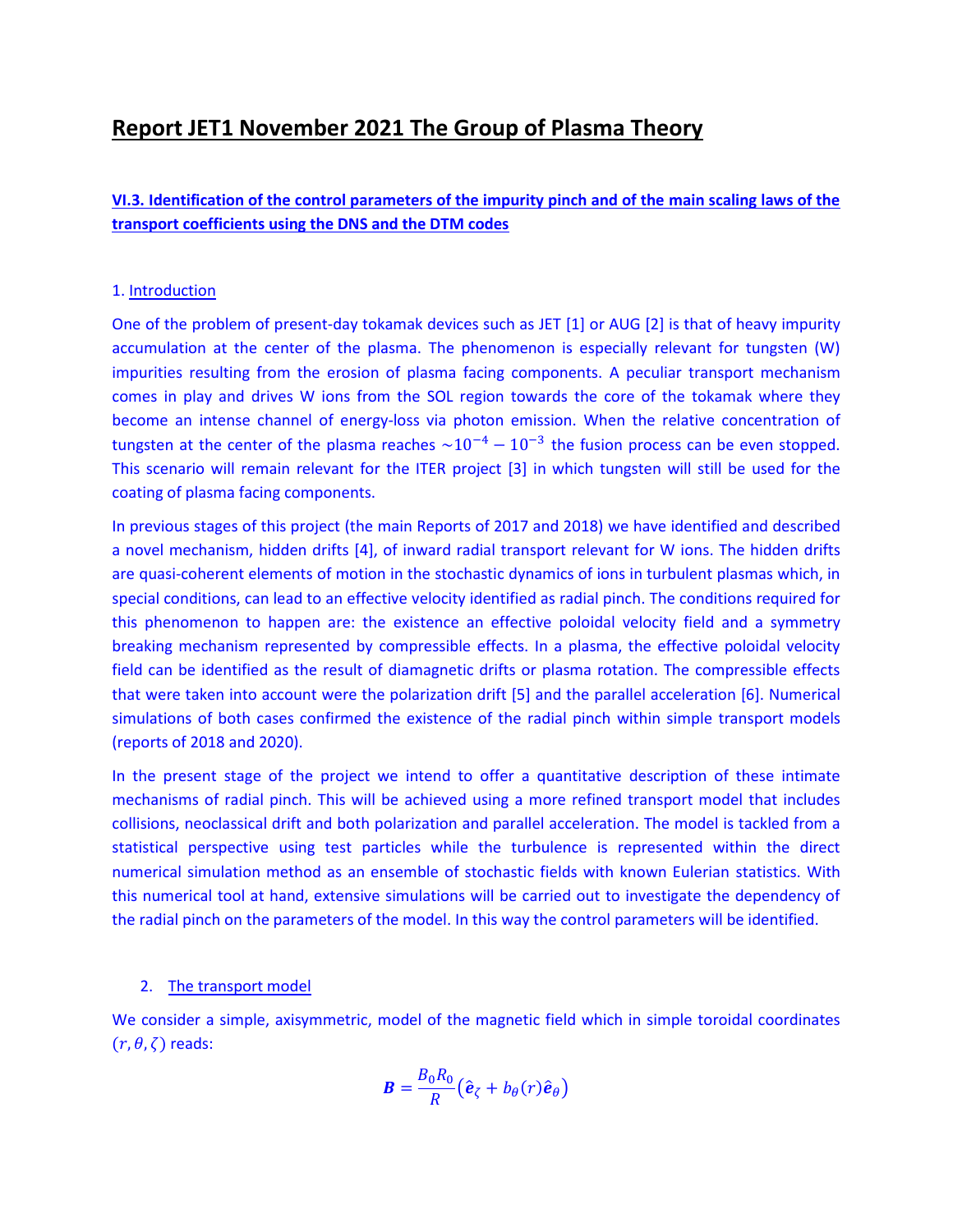With  $R_0$  the major radius of the tokamak and  $R = R_0 + r \cos \theta$ . Starting from this structure one can define a set of field-aligned coordinates described by the versors:

$$
\hat{\boldsymbol{e}}_{\parallel} = \frac{\hat{\boldsymbol{e}}_{\zeta} + b_{\theta}(r)\hat{\boldsymbol{e}}_{\theta}}{\sqrt{1 + b_{\theta}^2}}, \qquad \hat{\boldsymbol{e}}_{\perp} = \frac{\hat{\boldsymbol{e}}_{\theta} - b_{\theta}(r)\hat{\boldsymbol{e}}_{\zeta}}{\sqrt{1 + b_{\theta}^2}}, \quad \hat{\boldsymbol{e}}_{r}
$$

The trajectory of the guiding-center of an impurity ion is described by the phase-space:  $(x, v_1, v_0)$ . The equations of motion describe the associated dynamics are standard drift velocities, in agreement with gyro-kinetic theories [ ]:

$$
\begin{cases}\n\frac{dx}{dt} = V_{\phi} + V_{D} + \eta + V_{p} \hat{e}_{\theta} + \frac{\nu_{\parallel} B}{B} \\
\frac{\nu_{\perp} dv_{\perp}}{dt} = \frac{\nu_{\perp}^{2}}{2} \left( \nu_{\parallel} \frac{\nabla B \cdot B}{B^{2}} + \frac{\nabla \phi \cdot (\nabla B \times B)}{B^{3}} \right) \\
\frac{\nu_{\parallel} dv_{\parallel}}{dt} = -\frac{\nu_{\perp} dv_{\perp}}{dt} - \nabla \phi \cdot \frac{dx}{dt}\n\end{cases}
$$

The terms in the first equation can be identified as  $V_{\phi}$  the ExB and polarization drift,  $V_{D}$  the magnetic and curvature drift,  $V_p$  the poloidal velocity and  $\eta$  the collisional velocity:

$$
\begin{cases}\n\qquad \mathbf{V}_{\phi} = -\nabla \phi \times \frac{\mathbf{B}}{B^2} + \mathbf{u}_p \\
\mathbf{u}_p = -\frac{\partial_t \nabla \phi}{\Omega B} \\
\mathbf{V}_D = -\frac{Am}{Ze} \left(\frac{v_1^2}{2} + v_1^2\right) \frac{\nabla B \times \mathbf{B}}{B^3}\n\end{cases}
$$

Dimensionless quantities specific to the turbulent transport are used. The units are: the Larmor radius of the protons  $\rho_i = \frac{v_{th}}{0}$  $\frac{\partial^2 t h}{\partial q}$  (for the radial and perpendicular displacements, for the correlation lengths  $\lambda_r$ ,  $\lambda_\perp$ for  $\frac{1}{k_0}$  and for the corresponding wave numbers), the small radius of the plasma  $a$  (for the parallel distances and for the correlation length  $\lambda_{\parallel}$ ),  $\tau_0 = \frac{a}{n}$  $\frac{a}{v_{th}}$  (for time and for  $\tau_c$ ),  $A_{\phi}$  (for the potential  $\phi$ ),  $V_{\star} = \frac{\rho_i v_{th}}{a}$  $\frac{v_{th}}{a}$  (for the radial and perpendicular velocities and  $V_p$ ),  $D_0 = \frac{\rho_i^2}{\tau_0}$  $\frac{\mu_i}{\tau_0}$  (for the perpendicular diffusion) and  $v_{thW} = v_{th}\sqrt{A}$  where  $v_{th} = \frac{r_i}{m}$  $\frac{r_l}{m_p}$  is the thermal velocity of protons with temperature  $T_i$  and mass  $m_p$ , and  $\Omega_i = \frac{eB}{m_e}$  $\frac{eB}{m_p}$  is the cyclotron frequency of the protons. The equations of motion written in scaled field-aligned coordinates  $x = x\hat{e}_r - r_0$ ,  $y = r x\hat{e}_\theta$ ,  $z = Rx\hat{e}_\zeta$  read:

$$
\frac{dx}{dt} = \frac{K_{\star}(-\partial_y \phi + C_A \partial_{tx} \phi)(R_0^2 - r^2)}{(R_0 - r \cos \chi)(R_0 + r_0)} - P_m \left(\frac{v_1^2}{2} + v_1^2\right) \frac{(\sin \chi)}{\left(1 - \frac{r}{R_0} \cos \chi\right) \sqrt{1 + b_\theta^2(r)}} + P_c \eta_r(t)
$$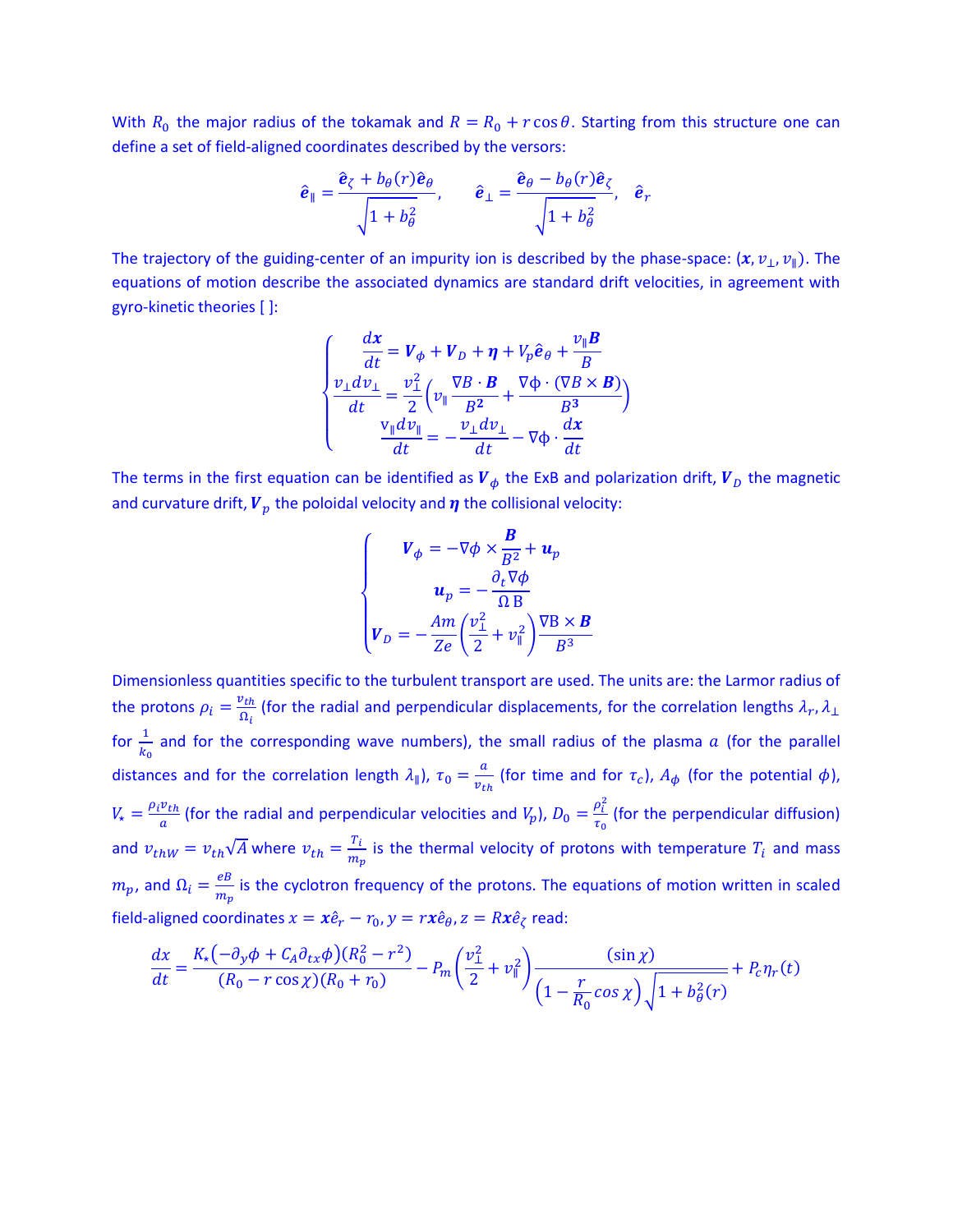$$
\frac{dy}{dt} = \frac{K_{\star}(\partial_x \phi + C_A \partial_{ty} \phi)(R_0^2 - r^2)}{(R_0 - r \cos \chi)(R_0 + r_0)}
$$
\n
$$
- P_m \left(\frac{v_1^2}{2} + v_1^2\right) \left(\frac{\cos \chi}{\left(1 - \frac{r}{R_0} \cos \chi\right) \sqrt{1 + b_\theta^2(r)}} - \frac{2r}{1 - r^2} - \frac{R_0 b_\theta b_\theta'}{1 + b_\theta^2(r)}\right) + P_c \eta_y(t)
$$
\n
$$
+ \frac{V_p}{\sqrt{1 + b_\theta^2(r)}}
$$
\n
$$
\frac{v_\perp dv_\perp}{dt} = \frac{v_\perp^2 \rho_i}{2 R_0} \left[ - \left(\frac{\cos \chi}{\left(1 - \frac{r}{R_0} \cos \chi\right) \sqrt{1 + b_\theta^2(r)}} - \frac{2r}{1 - r^2} - \frac{R_0 b_\theta b_\theta'}{1 + b_\theta^2(r)}\right) \frac{dx}{dt} + \frac{\sin \chi}{1 - r \cos \chi} \frac{dy}{dt} \right]
$$
\n
$$
\frac{v_\parallel dv_\parallel}{dt} = -\frac{v_\perp dv_\perp}{dt} - Z\Phi \left(\frac{\partial \phi}{\partial x} \frac{dx}{dt} + \frac{\partial \phi}{\partial y} \frac{dy}{dt} + \frac{\partial \phi}{\partial t}\right) - P_{acc} \frac{\partial \phi}{\partial z} v_\parallel
$$

The parameters of the model are captured in the non-dimensional constants:

$$
K_{\star} = \frac{\Phi a}{\rho_i}, \quad \Phi = \frac{e A_{\phi}}{T_i}, \quad C_A = \frac{A}{Z} \frac{\rho_i}{a}, \quad P_{acc} = \frac{\Phi Z}{\sqrt{A}}, \quad P_m = \frac{1}{Z R_0}.
$$

### 3. The direct numerical simulation method

The plasma turbulence is represented within our model by the electrostatic field  $\phi$  which is considered to be a stochastic random field with known Eulerian corelation  $E(x,t) = \langle \phi(x,t) \phi(0,0) \rangle$ . The same is true for the collisional velocities which are stochastic by nature and can be described by the correlation function  $C_r(t) = \langle \eta_r(t) \eta_r(0) \rangle$ . The statistical approach to the problem of transport is the following: a statistical ensemble of random fields  $\{\phi, \eta_r, \eta_{\perp}\}$  are considered to drive an associated ensemble of trajectories  $(x = (x, y, z), v_{\perp}, v_{\parallel})$  accordingly with the transport model described in the previous section. With these trajectories, transport coefficients can be computed as Lagrangian averages:  $D_r(t) = \langle x(t)v_x(0) \rangle, V_r(t) = \langle v_x(t) \rangle$ . Further details on the statistical approach can be found in a previous work [7].

Furthermore, within the direct numerical simulation method [7], we choose specific representations of the random fields in terms of random waves:

$$
\phi(x, y, z, t) = c \sum_{i}^{N_c} \sin(k_x^i x + k_y^i y + k_z^i z - \omega^i t + \alpha^i)
$$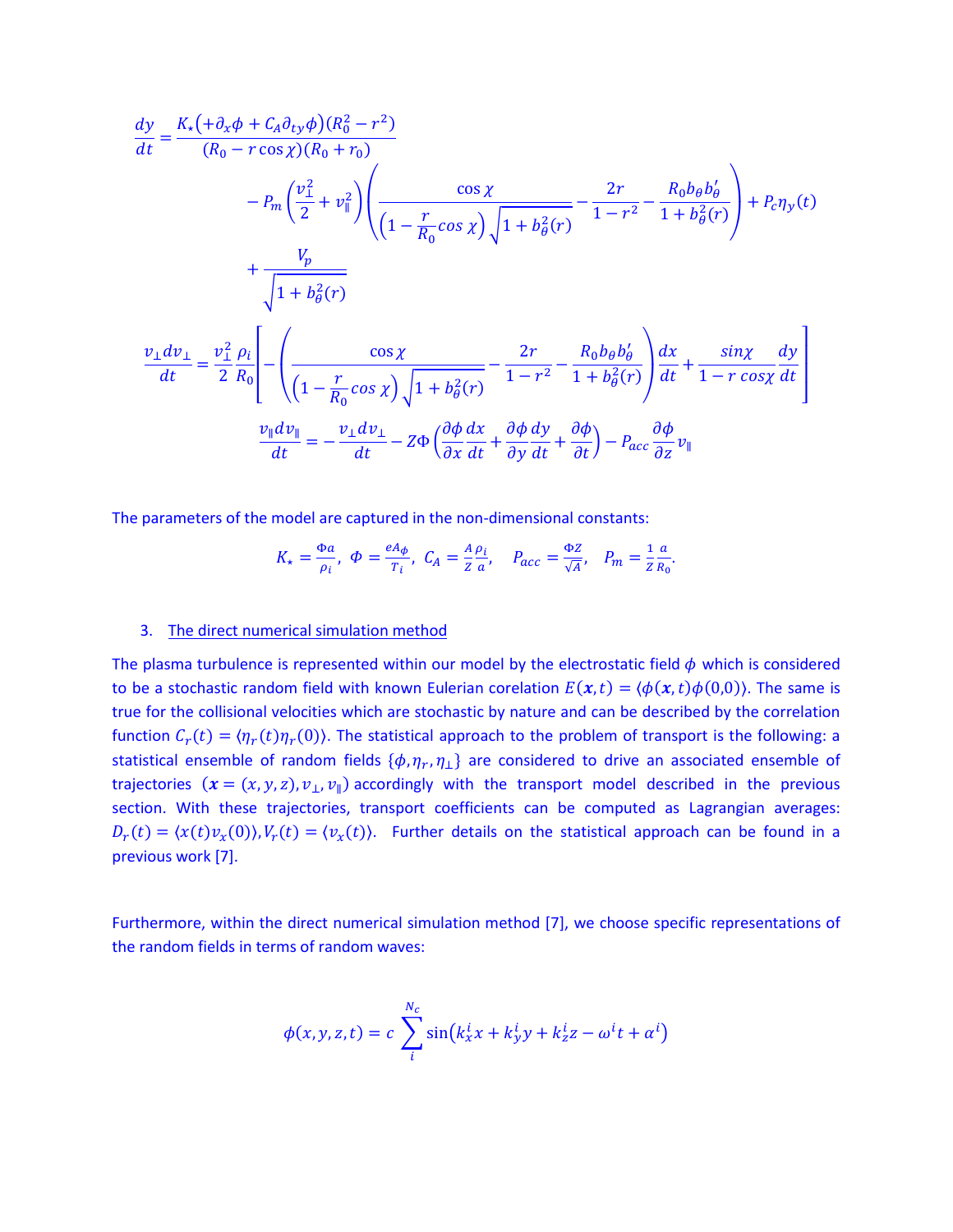$$
\eta_r(t) = c \sum_{i}^{N_c} \sin(\omega_c^i t + \alpha_r^i)
$$

$$
\eta_{\perp}(t) = c \sum_{i}^{N_c} \sin(\omega_c^i t + \alpha_{\perp}^i)
$$

where the four-vectors  $k_i,\omega_i=(k_x^i,k_y^i,k_z^i,\omega^i)$  are randomly distributed, with the PDF  $S(k,\omega).$  The same is true for the frequencies  $\omega_c^i$  which are randomly distributed with the PDF  $S_c(\omega_c)$ . The phases  $\alpha_i, \alpha_\perp^i, \alpha_r^i \in (0,2\pi]$  are uniformly generated and  $c$  is a mere normalization constant  $c=2/N_c$ . Using the central limit theorem it can be shown that the fields become Gaussian in the limit  $N_c \to \infty$ . We consider here drift type turbulence, which has a specific spectrum S(k, ω) that can be modeled in accordance with the experimental measurements and numerical calculations [5,6]:

$$
S(k,\omega) = S_x(k_x)S_y(k_y)S_z(k_z)S_{\omega}(\omega)
$$

$$
S_x(k_x) = \frac{\lambda_x}{\sqrt{2\pi}}e^{-\frac{k_x^2\lambda_x^2}{2}}, \quad S_z(k_z) = \frac{\lambda_z}{\sqrt{2\pi}}e^{-\frac{k_z^2\lambda_z^2}{2}}
$$

$$
S_y(k_y) = \frac{\lambda_x k_y}{2k_0\sqrt{2\pi}}\left(e^{-\frac{(k_y - k_0)^2\lambda_y^2}{2}} - e^{-\frac{(k_y + k_0)^2\lambda_y^2}{2}}\right)
$$

$$
S_{\omega}(\omega) = \frac{\tau_c}{2\pi}\left(\frac{1}{1 + \tau_c^2(\omega + \omega_0)^2} + \frac{1}{1 + \tau_c^2(\omega - \omega_0)^2}\right)
$$

Which corresponds to the correlation function:

$$
E(x, y, z, t) = A_{\phi}^2 \frac{\partial}{\partial y} \left( e^{-\frac{x^2}{2\lambda_x^2} - \frac{y^2}{2\lambda_y^2} - \frac{z^2}{2\lambda_z^2} \frac{\sin(k_0 y)}{k_0} e^{-\frac{t}{\tau_c}} \cos(\omega_0 t) \right)
$$

Similarly for the collisional velocities:

$$
S_c(\omega_c) = \frac{1}{\pi \nu} \left( \frac{1}{1 + \nu^2 \omega_c^2} \right)
$$

$$
C(t) = e^{-tv}
$$

We note that the method is exact in principle its only limitation being numerical by nature:  $N_c$  the number of partial waves used in the expansion of the fields and  $N_p$  the number of elemenets in the statistical ensemble should be infinite. In turn we use finite values  $N_c \sim 10^3$  and  $N_p \sim 10^5$  since it was found that such values provide enough statistical convergence both at Eulerian and Lagrangian levels. From a numerical perspective we solve the eqns. Of the model using a 4-th order Runge-Kutta method with a constant time step  $\Delta t = 0.1 \min(\lambda_1/K_{\star}, \nu^{-1}, \tau_c)$  for a time interval  $t_{max} = 5 \max(\tau_c, 1/\nu)$ yielding a number of timesteps  $N_t$ .

## 4. Results and control parameters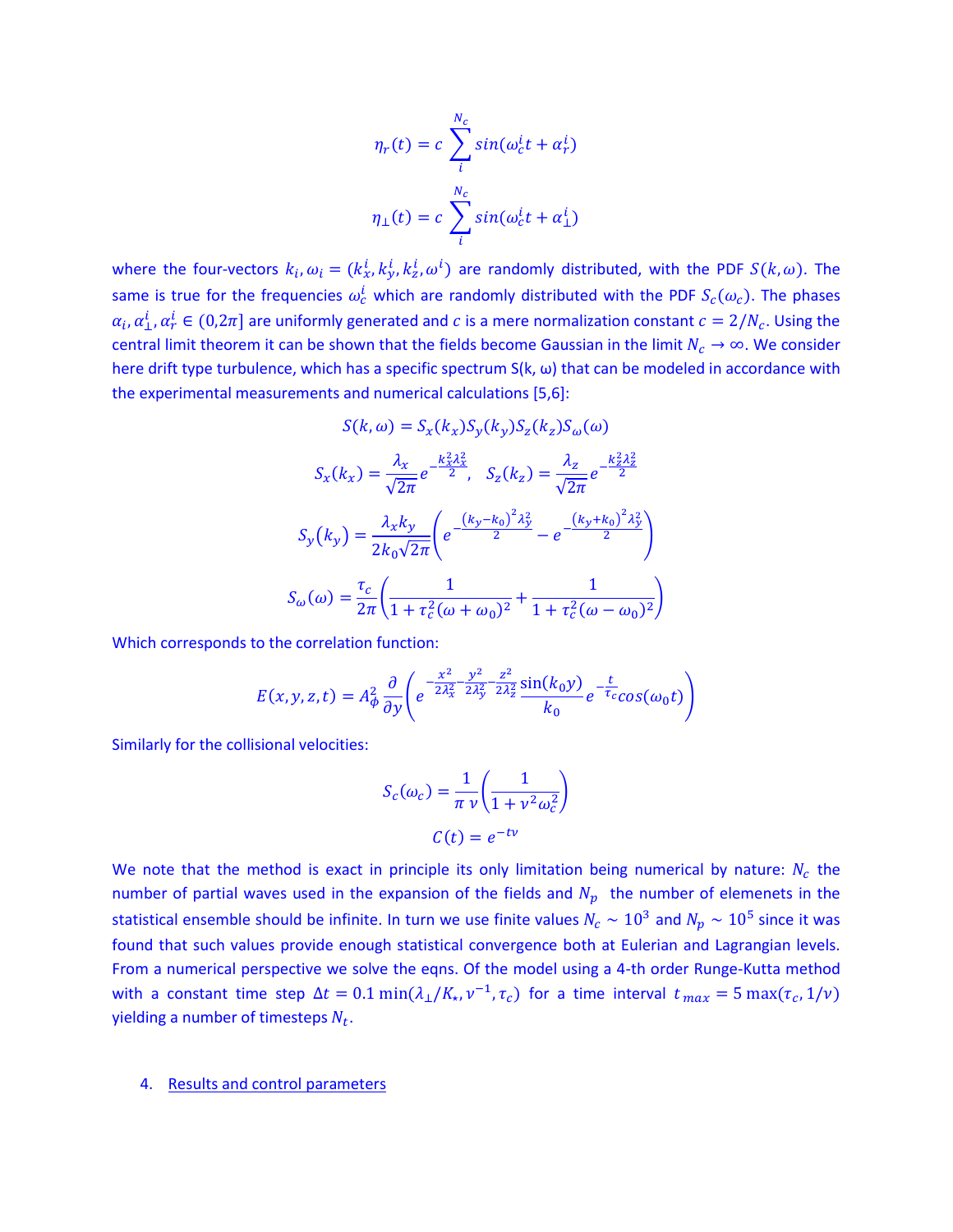In the framework of the transport model described in section 1.2 and within the statistical representation provided by the direct numerical simulation model (section 1.3) we performed extensive numerical simulations. These simulations were done considering a basic configuration of the tokamak and of the turbulence. Around this configuration, several physical parameters were varied.

We consider the case of a tokamak device has a major radius  $R/\rho_i = 1500$  and the minor radius  $a/\rho_i = 300$ . The turbulence amplitude  $A_\phi/T_i = 0.03$ , the correlation lengths  $\lambda_x = 5$ ,  $\lambda_y = 2$ ,  $\lambda_z = 1$ 1,  $k_0 = 1$ . The correlation times  $\tau_c = 10$ ,  $\nu^{-1} = 5$  and the drift frequency  $\omega_0 = 1$ . The poloidal velocity expresset in terms of diamagnetic  $V_{\star}$  is taken  $V_p = 1$ . Considering a *W* ion with  $A = 184$ , an average ionization rate  $Z = 40$  and an ion thermal energy  $E = T_i$  which translates in the following values of the scaled parameters:

$$
K_{\star} = 15, \ \Phi = 0.03, \ C_A = 0.09, \ P_{acc} = 0.09, \ P_m = 0.0083.
$$

In order to get a more sensible understanding of how different components of motion affect the transport, we separate the problem in two limits: AP ( $C_A = 0$ ) and PDP ( $P_{acc} = 0$ ).

One of the important parameters of the model which distinguishes between various heavy ions is the charge ionization Z. In this respect we choose to study the two limits described above and simulate the transport model for different values of  $Z \in (10, 70)$ . The resulting values of the inward pinch are presented in Fig. 1. One can observe two dependencies: the AP pinch increases monotonically, almost linearly with Z while the PDP decreases monotonically, almost parabolically with Z. This can be easily understood looking at the parameters  $P_{acc}$  and  $C_A$  which control the magnitude of the parallel acceleration and polarization drift. While  $P_{acc} \propto Z$ , the second parameter  $C_A \propto 1/Z$  thus, the radial pinch is roughly proportional with these parameters. In the limit of large ionization states the polarization drift has almost no effect on the radial pinch while the converse is true for the parallel acceleration. From the intersection of the curves we conclude that an intermediate value of ionization is best suited for the minimization of the inward transport.



Fig. 1: . The asymptotic velocities  $|V_x^{\infty}|$  as functions of Z for the PDP (blue) and for the AP (red) for  $\Phi = 0.03$  and  $V_p = 1$ .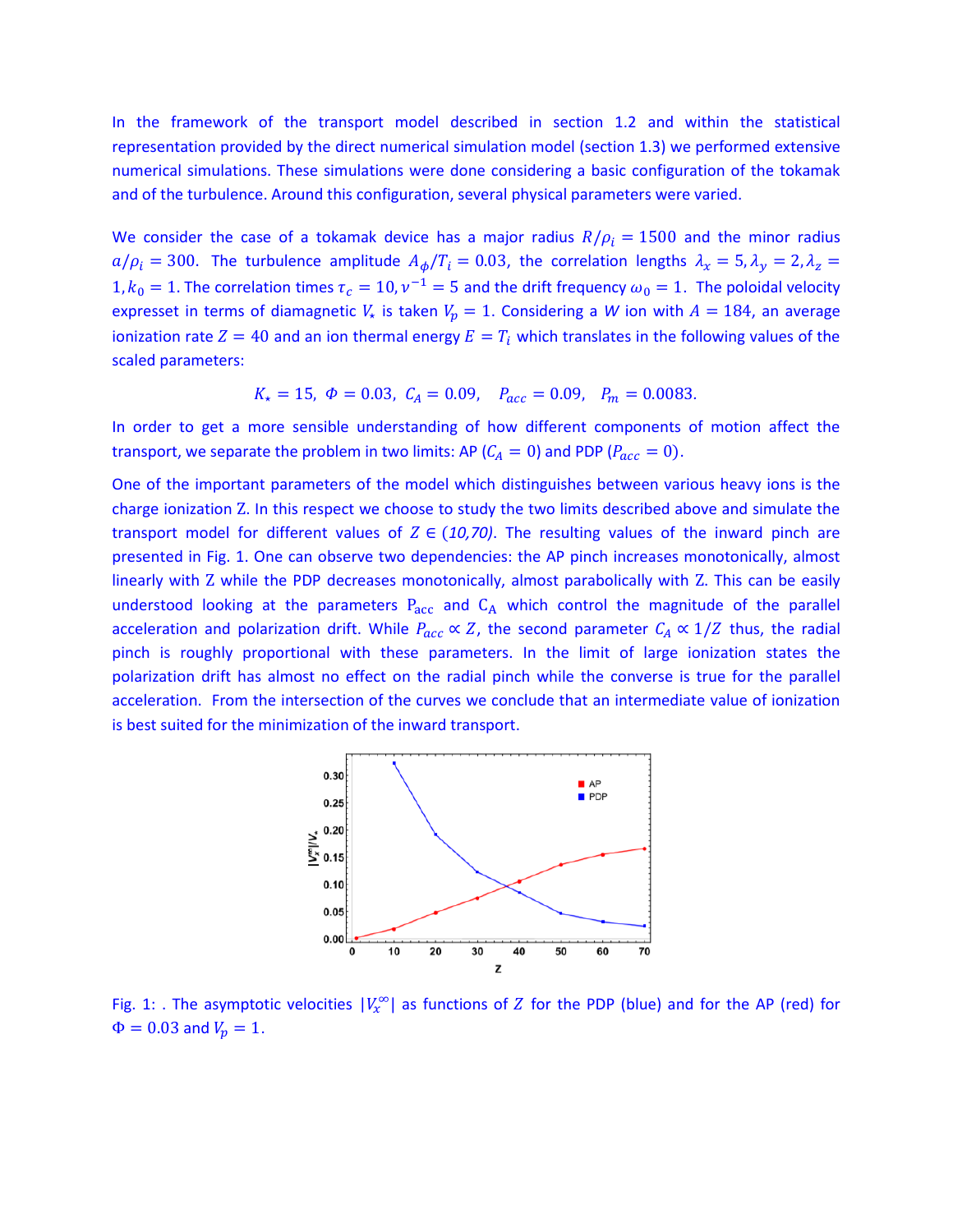

Fig.2: The dependence on the amplitude  $\Phi$  of asymptotic velocities  $|V_x^{\infty}|$  (left panel) and of the diffusion coefficient  $D_x^{\infty}$  for the PDP (blue) and for the AP (red).  $Z = 40$  and  $V_p = 1$ .



Fig. 3: The dependence on the poloidal velocity  $V_p$  of asymptotic velocities  $V_x^{\infty}$  (left panel) and of the diffusion coefficient  $D_x^{\infty}$  for the PDP (blue) and for the AP (red).  $\Phi = 0.03$ , and  $Z = 40$ .

We take a step further and investigate the effects of turbulence amplitude on both the radial inward pinch and the radial diffusion. The results are presented in Fig. 2 for both limiting case. As expected, the turbulence amplitude has an almost linear increasing effect on the $V_x^{\infty}$ . The diffusion for the other hand exhibits a peculiar superdiffusive behaviour since  $D_x^{\infty}$  grows faster than linear. Obviously, turbulence is an efficient mechanism of control, mitigating diffusion resulting in a decrease in radial transport.

We gather our results in the following estimations of the main dependences of the radial transport coefficients on the control parameters:

$$
\begin{cases}\n|V_x^{\infty}| \sim \frac{1}{z}, PDP \\
|V_x^{\infty}| \sim Z, AD\n\end{cases}, \n\begin{cases}\n|V_x^{\infty}| \sim \frac{V_p}{a + V_p^2}, PDP + AD \\
|D_x^{\infty}| \sim \frac{1}{1 + V_p^2}, PDP + AD\n\end{cases}, \n\begin{cases}\n|V_x^{\infty}| \sim \Phi, PDP + AD \\
|D_x^{\infty}| \sim \Phi^{1.2}, PDP + AD\n\end{cases}
$$

**Conclusion**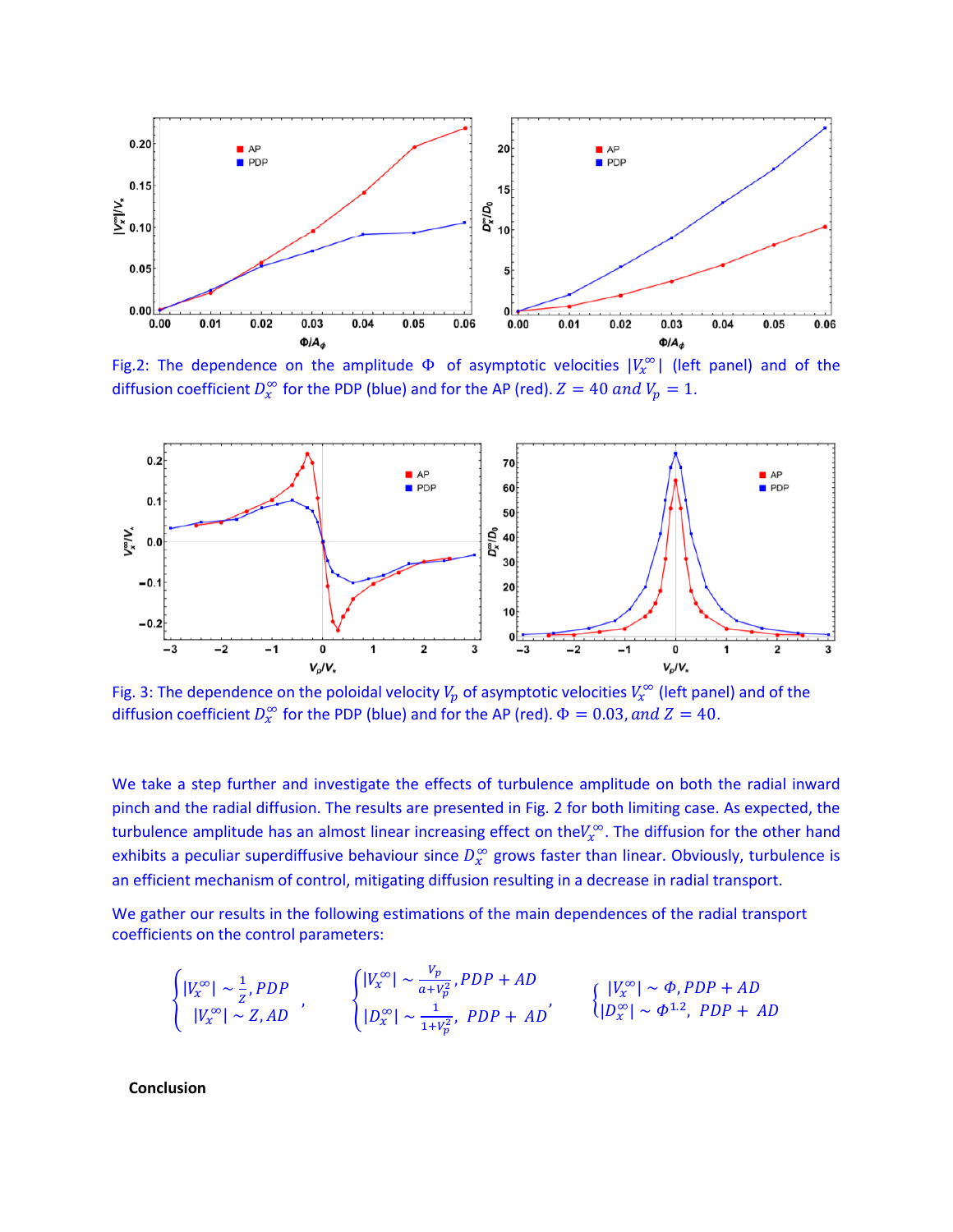We have used a complex transport model for the description of impurity dynamics in tokamak turbulent plasmas. The model includes **ExB***,* polarization, magnetic and diamagnetic drifts, collisions, parallel acceleration and neoclassical effects. The transport coefficients are extracted from the statistical approach of test particles moving accordingly with the transport model in an ensemble of stochastic random fields. The latter are modelled in the framework of direct numerical simulation method. Two relevant transport coefficients are computed: the radial diffusion and the radial velocity pinch. Extensive simulations are performed for a variety of parameters of the model and the main control parameters are identified. These are the poloidal velocity, turbulence amplitude and impurity effective charge. Specific scaling laws were determined and analytically approximated.

#### **References**

- [1] Neu, V. Bobkov, R. Dux, A. Kallenbach, T. P¨utterich, H. Greuner, O. Gruber, A. Herrmann, C. Hopf, K. Krieger et al., J. Nucl. Mater. 363–365, 52 (2007).
- [2] Valisa M. et al (JET-EFDA Contributors) 2011 Nucl. Fusion 51, 033002
- [3] <https://www.iter.org/>
- [4] M. Vlad, F. Spineanu, 2018 EPL 124 60002
- [5] M. Vlad, F. Spineanu, Physics of Plasmas 25, 092304 (2018)
- [6] M. Vlad, D. I. Palade, F. Spineanu, *Plasma Phys. Control. Fusion* **63** 035007 (2021)
- [7] D.I.Palade, M.Vlad, Statistics and Computing volume 31, Article number: 60 (2021)
- [8] Vlad M., Spineanu F., Phys. Plasmas 22, 112305 (2015).
- [9] Vlad M., Spineanu F., Nuclear Fusion 56, 092003 (2016).
- [10] Philipps V. 2011 Tungsten as material for plasma-facing components in fusion devices J. Nucl. Mater. 415 S2R

# **VI.4 Neoclassical effects on the turbulent advection of heavy impurities in the presence of alpha particles**

# 1. Introduction

During H mode there is neoclassical and turbulent inward flow of heavy (high- $Z$ ) impurities. The NBIsustained part of the current density is modified by the change in local  $Z_{eff}$  (via stronger electron friction) and can even reverse direction relative to NBI. On the other hand the bootstrap current due to alpha particles from DT reactions is unidirectional and also affected by the presence of heavy impurities. These two contributions can change the profile of the current density  $j(r)$  in the central region of plasma. When there is accumulation of high- Z impurities the profile of  $j(r)$  can become similar to the one of the reversed shear (RS or Enhanced RS) regimes. The current density has a radial interval of increase, a hump and then a decay toward the edge . This is equivalent to formation on a finite radial interval of a cuasi-flat profile for the safety factor  $q(r)$  before it rises again toward the edge. Two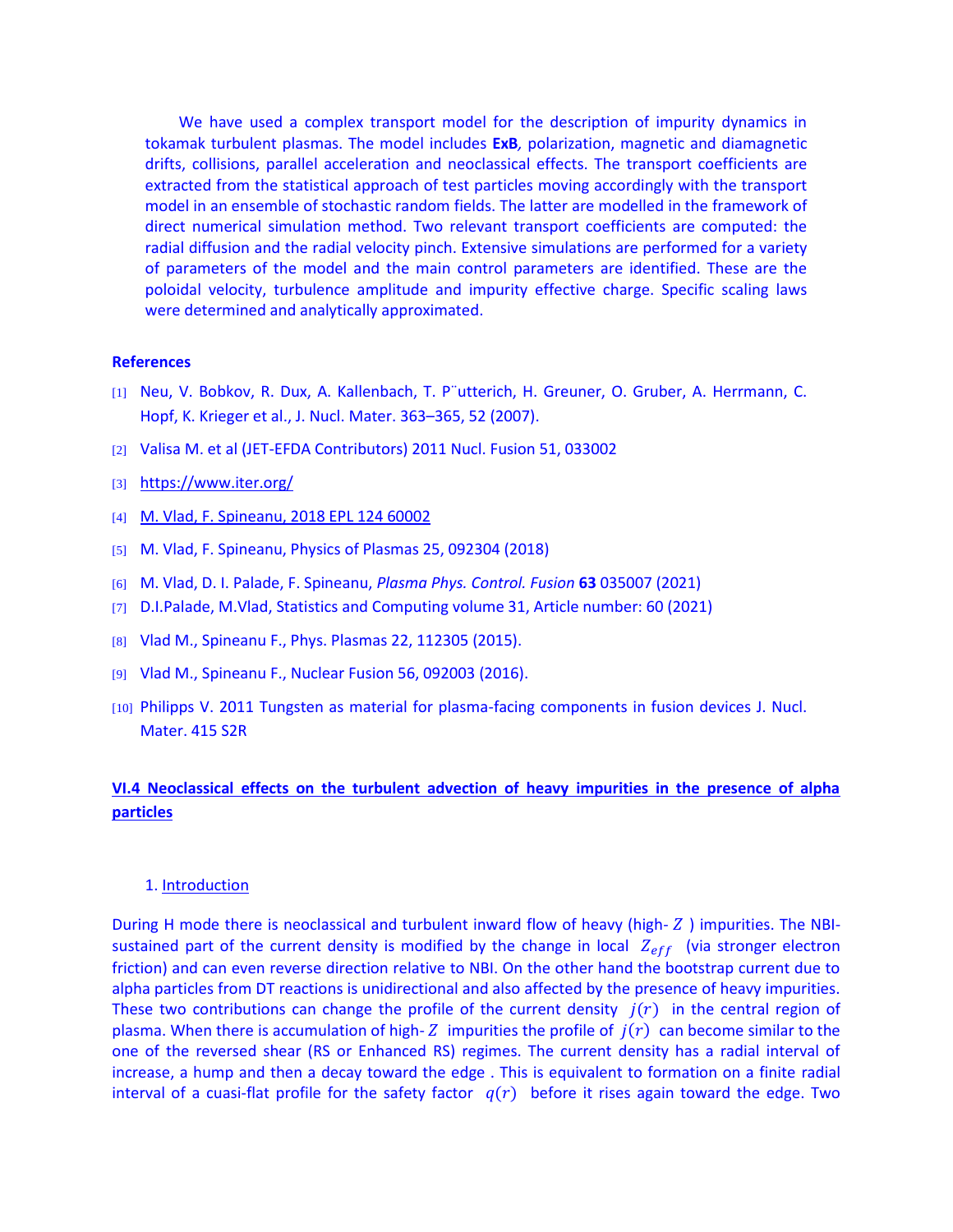effects are connected with this very low magnetic shear  $\hat{s} = r(dq/dr)/q \ll 1$ : (1) the drift waves are linearly more stable since the radiative condition (Pearlstein Berk 1969) toward the ion turning points actually assumed a linear in  $r$  magnetic shear around the resonance surface; (2) elements of plasma driven by the radial convection across this radial interval will preserve the vorticity (for relatively uniform particle density) because of the generalized Ertel's theorem. Further another global invariance, of the kinetic helicity, will generate a compensating vorticity layer of opposite sign. This is favorable to the formation of an Internal Transport Barrier.

The sequence of connections mentioned above generates a state similar with the "reversed shear" with however a possible important role of the accumulation of heavy impurities. Therefore it is transient to the extent to which the radiation will limit the H mode.

The objective is the formulation of a consistent physical picture of these processes and the estimation of the effect of high-Z impurities and of the alpha's bootstrap on the velocity shear and implicitly on the Internal Transport Barrier formation.

# 2. The NBI current drive and the influence of the impurities

 $\mathcal{L}(\mathbf{x})$ 

The electric current determined by the NBI is due to the momentum transfer to the background particles, ions and electrons. If the transfer of momentum from the fast NBI ions to the background particles would lead to an equal flow of ions and electrons then it would be no new electric current. Actually both background ions and background electrons that have received momentum in the direction of injection undergo collisional friction with other plasma particles and this is different for the two species. Electrons collide with background ions and with impurity ions (in particular high- $Z$ ) and lose the momentum obtained from the fast NBI ions at a rate that is different of the loss (friction) rate of the ions. In addition the trapped electrons have an effect on the flow of electrons. Then the flow (current) of electrons in the direction of injection is different of that of ions. For counter injection the total NBI current contribution can be negative. It is said that the current driven by the NBI is reversed.

The current is

$$
j = |e|n_b v_b - j^{elec}
$$

For  $j^{elec} = -\int d^3v [e] v f_e^{(1)}$  and  $f_e = F_{Me} + f_e^{(1)}$  . Equation for the collisional effects on the electrons  $(b \equiv$  beam) is Fokker Planck with only neoclassical drift [1], [2]

$$
v_{\parallel} \frac{B_{\theta}}{B_{T}} \frac{\partial f_{e}^{(1)}}{r \partial \theta} - \frac{m_{e}}{e} v_{\parallel} \frac{\partial}{r \partial \theta} \left(\frac{v_{\parallel}}{B}\right) \frac{\partial}{\partial r} F_{Me} = C \text{[beam} \rightarrow e, i\text{]}
$$

The collision term (RHS) has the following content.  $C_{eb}[F_{Me}, f_b]$  represents collisions with the NBI ions, which imprints a motion in the direction of beam;  $C_{ei}[f'_e, F_{Mi}]$  represents collisions with the thermal ions, a friction force; collisions with the electrons  $\;C_{ee}\left[f^{(1)}_e,F_{Me}\right]+C_{ee}\left[F_{Me},f^{(1)}_e\right]$  , which have both effects: transfer momentum from the energized electrons to the background electrons, which is a friction, and also induce supplementary flow.

Solving for the distribution function for the electrons  $f_e^{(1)}$  , allows to calculate the current of electrons

$$
j_e = -e \int d^3v \ v_{\parallel} \ f_e^{(1)}.
$$

The momentum that is obtained by the background ions is the momentum lost by the beam ( $\bar{b}$ ) ions

$$
m_i n_i u_i + m_b n_b u_b = 0.
$$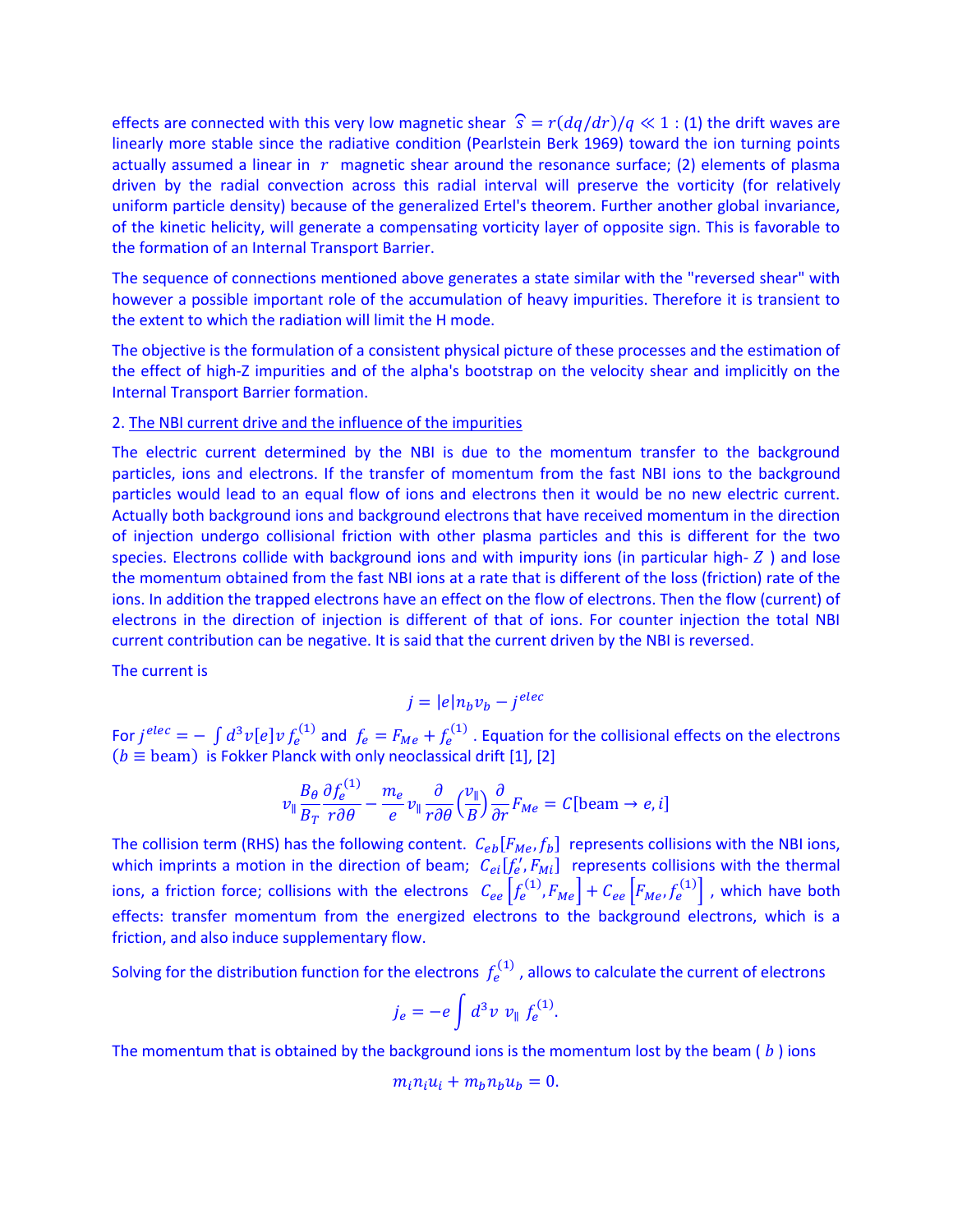The current carried by the ions is

$$
j_i = eZ_b \ n_b u_b - eZ_i \ n_i u_i = eZ_b n_b u_b \left(1 - \frac{m_b Z_i}{m_i Z_b}\right).
$$

Now, for the current carried by the electrons, one has to solve the kinetic equation. To calculate  $C_{e,b}$ one must replace the hot distribution function  $f_{b,0}$  in the Rosenbluth potentials. Using  $h = 1 + \varepsilon \cos \theta$ and  $\varepsilon = r/R$ ,  $\eta = \sqrt{1 - \frac{v_{\perp}^2}{r^2}}$  $\frac{v_1^2}{v^2}(h-\varepsilon)$  it is introduced the usual separation of variables, with  $w \equiv \frac{v^2}{2}$  $\frac{2}{2}$ , and for  $\eta \sim 1$ 

$$
f_{b,0} = \sum_{n=0}^{\infty} a_n(w) P_n(\eta).
$$

The solutions for the kinetic equations for beam ions and for the electrons have been obtained an a series of papers by Cordey, Start, Houghton, Jones  $[1-3]$ . The total current can be expressed as  $[3]$ 

$$
j = e n_b u_b Z_b
$$
  
 
$$
\times \left\{ 1 - \frac{Z_b}{Z_i} + 1.46 \sqrt{\varepsilon} \left( \frac{Z_b}{Z_i} - \frac{Z_i}{Z_b} \frac{m_b}{m_i} \right) A(Z_i) \right\},\,
$$

where  $\vec{A}$  is an expression derived from the collisional operator, which has the magnitude of the order 1 (between 1 and 1.6 ).

The net current is in the opposite direction relative to the beam for  $Z_b = 1$  and  $v_b^* = v_b/v_e \sim 1.3$ .

We learn from this analytical calculation that the contribution from the NBI to the total current density can be opposite (reversed current) when there are high- $Z$  impurities.

### 3. The bootstrap current of the  $\alpha$  particles

In the spirit of the present idea, the NBI current, strongly influenced by the high- $Z$  impurities and the bootstrap current of the  $\alpha$  particles combine to produce a particular modulation of the current density profile. This can lead to the creation of the conditions that there is a region with approximately quasiflat profile of the safety factor  $q(r)$ , similar to the Reversed Shear (RS) regime. We need to calculate the contribution of the bootstrap from the  $\alpha$  's.

The current is derived on the basis of the force balance (averaged over magnetic surface) which involves the gradient of the pressure (anisotropic: parallel and perpendicular) and friction. All species:  $\alpha$  's, background ions, electrons and impurities interact by collisions. The Fokker Planck equation describes the transfer of momentum and energy from  $\alpha$  's to electrons and ions [4]

The equation for the  $\alpha$  function  $f_\alpha^{(0)} + \overline{f}_\alpha$  is

$$
\begin{split} v_{\parallel} \nabla_{\parallel} \left( \overline{f}_{\alpha} + I \frac{\nu_{\parallel}}{\Omega_{\alpha}} \frac{\partial}{\partial \psi} f_{\alpha}^{(0)} - v_{\parallel} V_{\parallel i}^{*} \frac{\partial}{\partial w} f_{\alpha}^{(0)} \right) + \frac{Z_{\alpha} e}{m_{\alpha}} v_{\parallel} E_{\parallel}^{*} \frac{\partial}{\partial w} f_{\alpha}^{(0)} \\ &= \frac{1}{\tau_{s}} \left[ \frac{1}{2} v_{b}^{3} \frac{\partial}{\partial v} \cdot U \cdot \frac{\partial}{\partial v} \overline{f}_{\alpha} + \frac{\partial}{\partial v} \cdot \left( 1 + \frac{v_{c}^{3}}{v^{3}} \right) v \overline{f}_{\alpha} \right] \text{(coll)} \\ &+ \frac{S}{4\pi v^{2}} \delta(v - v_{0}) \text{ (source)} \end{split}
$$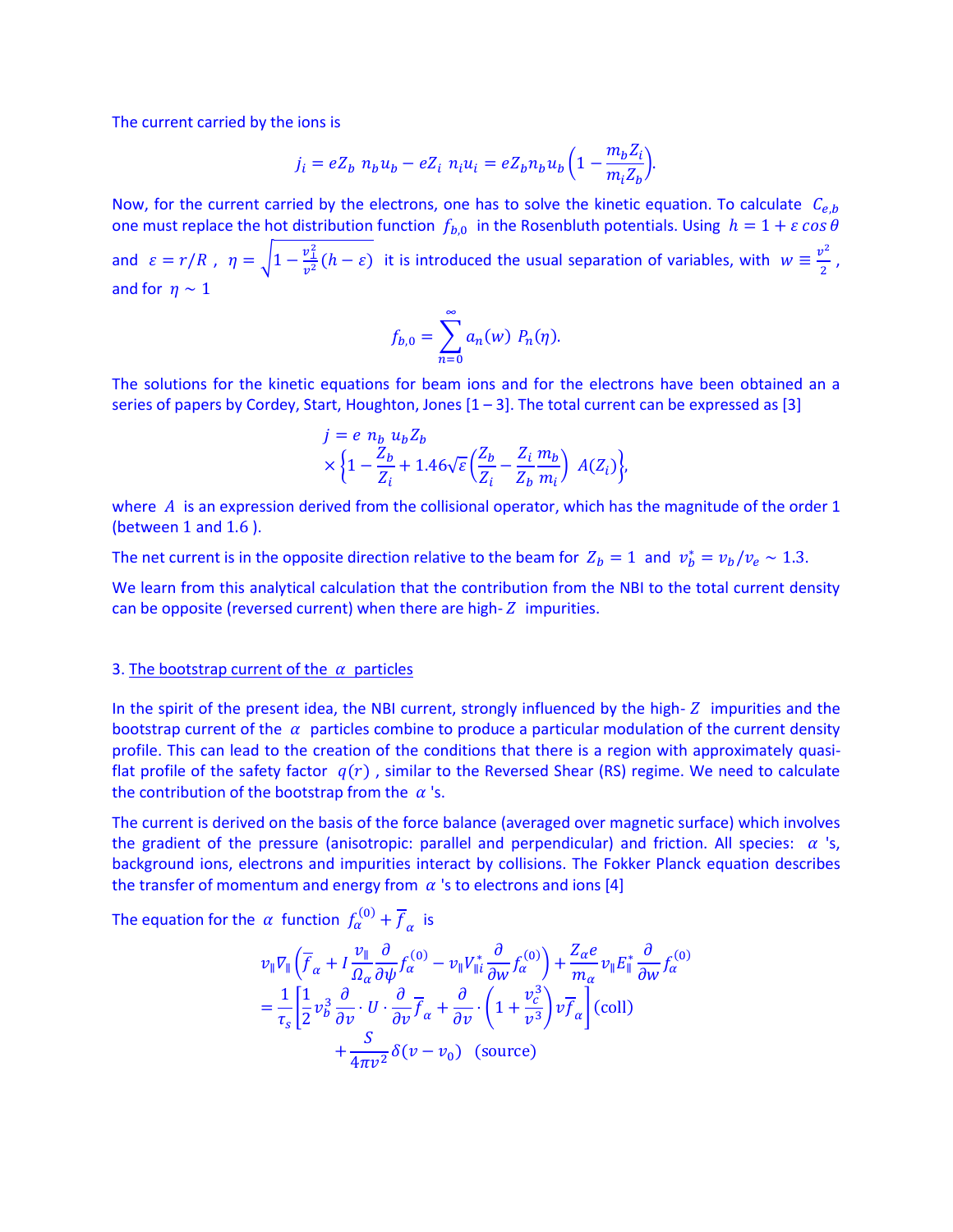where  $U = (v^2I - vv)/v^3$  . Separating the neoclassical drift part and the the velocity shift part, one defines  $\overline{f}_\alpha = f_{\alpha 1} + P$ , the distribution function for the alpha particles is, to first order of neoclassical theory

$$
f_{\alpha 1} = -\frac{I v_{\parallel}}{\Omega_{\alpha}} \frac{\partial}{\partial \psi} f_{\alpha 0} + v_{\parallel} V_{\parallel i}^* \frac{\partial}{\partial w} f_{\alpha 0} + P(\lambda, w, \psi)
$$

The first term  $\frac{I v_{\parallel}}{\Omega_{\alpha}}$  $\frac{\partial}{\partial \psi} f_{\alpha 0} \approx \rho_\theta |\nabla f_{\alpha 0}|$  is the usual neoclassical correction due to particle drift. The second comes from the part in the Maxwell exponential  $-\frac{(v_{\parallel}-v_i^*)^2}{2T/m}$  $\frac{v_{\parallel} - V_i^*}{2T/m} \sim -\frac{2v_{\parallel}V_i^*}{2T/m}$  $\frac{2v_{\parallel}V_i^*}{2T/m} \sim \frac{v_{\parallel}V_i^*}{w}$  $\frac{V'i}{W}$ . The last term P contains neoclassical and collisional effects and if finite for circulating and zero for trapped. The source is  $f_{\alpha}^{(0)}(\psi, v) = \frac{S}{4\pi (v^2)}$  $\frac{3}{4\pi(v^2+v_c^3)}\tau_sH(v_0-v)$  where H is the Heaviside function,  $v_0$  is the inital velocity of a  $\alpha$ particle,  $v_c$  is the critical velocity separating the regimes of energy transfer (drag) dominated by electrons and respectively ions,  $v_b$  represents the pitch angle scattering of  $\alpha$  's by the background ions. The part  $P$  of the distribution function is expressed as a sum over the "forces" and "fluxes" and the separation of variables w and  $\lambda$  in velocity space is used to exploit the eigenfunctions of the collision operator

$$
P(\lambda, w, \psi) = \sum_{j=1,2,3} \left( \sum_{n=1}^{\infty} \Lambda_n(\lambda, \psi) V_{nj}(w, \psi) \right) A_j(w, \psi)
$$

The function  $P(\lambda, w, \psi)$  is the distribution function that is zero in the trapped region. Its expression contains the "forces"  $A_j$  i.e. the gradients of the equilibrium distribution in real space and in velocity space; and the conjugated "fluxes"  $V_{ni}$  that can be found by solution of the Fokker Planck equation similar to the NBI case. Also,  $\Lambda_n(\lambda, w)$  are the eigenfunctions of the pitch angle scattering operator. The notations  $w \equiv \frac{v^2}{2}$  $\frac{v^2}{2}$ ,  $\lambda \equiv \frac{v_{\perp}^2}{v^2}$  $\frac{v_{\perp}^2}{v^2}h$  ,  $h \equiv \frac{B_0}{B}$  $\frac{B_0}{B} = 1 + \frac{r}{R}$  $\frac{r}{R}$ cos  $\theta$ ,  $I \equiv B \cdot R^2 \nabla \phi \simeq R B_T$ . Definition of the ion parallel flow

$$
V_{\parallel i}^* = -\frac{I}{n_i m_i \Omega_i} \frac{\partial}{\partial \psi} p_i + K_i B
$$

where the first term is the usual diamagnetic velocity and  $K_i$  is from the poloidal velocity  $K_i \equiv V_i \cdot \frac{\nabla \theta}{R_i \cdot \nabla \theta}$  $B\cdot \nabla \theta$ The driving forces for  $P(\lambda, w, \psi)$  are  $A_{1,2,3}$  given in terms of gradients in real and velocity space of  $f_{\alpha 0}$ The electric acceleration on the interval between two collisions  $(\tau_s)$  is  $\sim \tau_s |e| E_{\parallel} v_{\parallel} \frac{1}{r}$  $\frac{1}{T_e}$   $f_{e0}F_{ei}^{Spitzer}$ , where  $\frac{1}{T_e}f_{e0}F_{ei}^{Spitzer} \to \frac{\partial}{\partial \varepsilon}f$  . The Spitzer problem is included by  $E^*_{\parallel}=E_{\parallel}-\frac{Z_{\alpha}}{n_i|e}$  $\frac{Z_{\alpha}}{n_{i}|e|}F_{\parallel}e_{i}$ .

The conjugated fluxes  $V_{n1,2,3}$  are determined using the same analytic calculations as for the NBI fast ions. Using  $A_j$  and  $V_{nj}$  one calculates the distribution function  $f_{\alpha 1}$  and then the current. This contains the series which is  $P$  and now this can be made explicit. The electron-ion collisions still have to be calculated with the collision operator that includes the effect of impurities  $v_{ei} = v_{ei}^{(0)} \left(1 + \frac{n_a Z_a^2}{n_e Z_{eff}}\right)$ . From this, the parallel relative velocity between electron and ions becomes (with the usual  $B$ modulation and averaged on surface)

$$
\langle V_{ie\parallel}B \rangle = \langle V_{ie\parallel}^{(0)}B \rangle \bigg[ 1 + O\left(\frac{n_{\alpha}Z_{a}^{2}}{n_{e}Z_{eff}}\right) \bigg] - \left(1 - F_{\mu}^{i}\right) \frac{n_{\alpha}Z_{a}^{2}}{n_{e}Z_{eff}} \langle V_{\alpha i\parallel}B \rangle
$$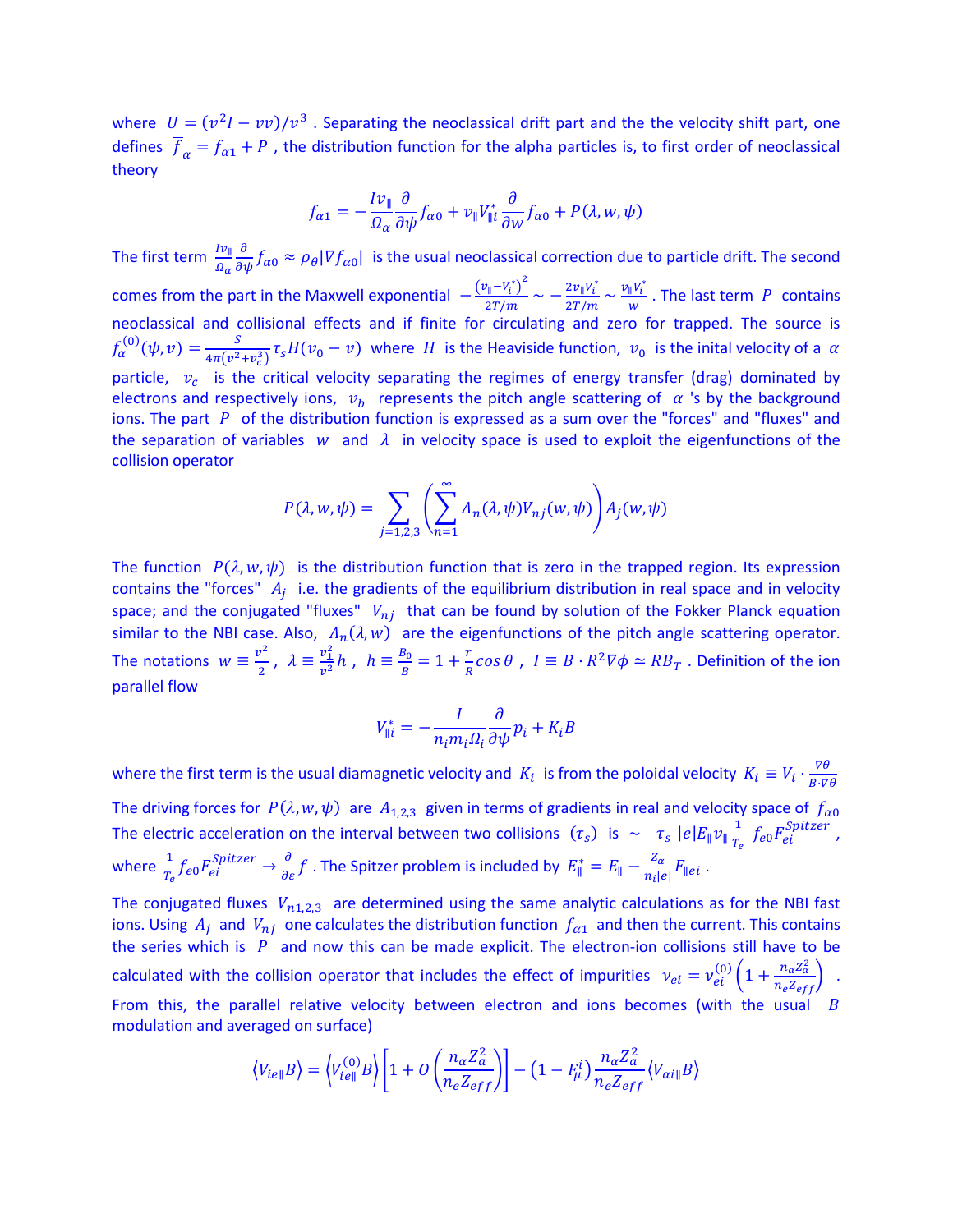where  $F^{e,i,\alpha} \equiv$  effective fraction of trapped electrons, respectively of ions and of  $\alpha$  's. They are determined in terms of  $v_{ei}$ ,  $v_{ee}$  and the  $\alpha$  collisions. The bootstrap current induced by alphas is [4], [5]

$$
\frac{\langle J_{bs}^{\alpha} B \rangle}{B_0} = \left(1 - \frac{Z_{\alpha}}{Z_{eff}} \left(1 - F_{\mu}^{e}\right)\right) F_{\mu}^{\alpha} \left(-\frac{I}{B_0} \frac{\partial}{\partial \psi} p_{\alpha}\right)
$$

This formula exhibits the influence of the high-  $Z$  impurities on the  $\alpha$  's bootstrap.

### 5. Plasma rotation and Internal Transport Barrier

We return to our physical picture where the accumulation of high- $Z$  impurities plays a role in the formation of the ITB in reversed shear configurations.

The combination between the current generated by the NBI and the bootstrap current density sustained by alpha particle leads to a particular radial profile for the current density. When the heavy impurities are accumulated in the central area the two contributions, each with particular dependence on the  $Z_{eff}$  can produce a modification of the current profile that is favorable for confinment.

The profile of the current density shows a flat central region, a hump for greater  $r$  and then the usual radial decay toward the edge value. The safety profile is reversed i.e. decays from the center and has a radial interval where it is almost flat, before rising again toward the edge value. A flat  $q(r)$  means that the drift waves have smaller rate of excitation. However the radial flow of heat is very large and is both conductive and convective, since it is sustained by NBI and alpha heating. The convective aspect is a possible reference to the Rayleigh Benard (RB) random "plume" convective events, which are considered the source of the "wind" and has previously been examined as a possible explanation for the L to H transition. In the present case this would correspond to the Internal Transport Barrier. The thermal convection events, analogous to the "plumes" in RB induce poloidal rotation (the "wind") which means vorticity oriented mainly along the toroidal direction,  $\omega = \omega \mathbf{e}_\phi$ , with  $\omega = \nabla \times v$  and  $\mathbf{v} = v_\phi \mathbf{e}_\theta$ ,  $\omega$  is dominated by the poloidal velocity shear  $\frac{\partial v_{\theta}}{\partial r}$ .

We remind that the vorticity, the poloidal magnetic field (i.e. the safety factor) and the particle density are involved in the Lagrangian invariance [6] expressed by the generalized Ertel's theorem  $\frac{d}{dt}\left(\frac{\omega + \alpha B + \Omega_{ci}}{n}\right)$  $\frac{B+32c}{n} = 0$ .

The cuasi-flat profile (for a finite radial interval) of  $q(r)$  has the consequence that the convective elements of plasma will preserve their vorticity, i.e. to a cuasi-flat profile of  $q(r)$  corresponds a cuasiflat profile of  $\omega$ . Then the invariance of the kinetic helicity

$$
K = \int d^2r \; \boldsymbol{\omega} \cdot \boldsymbol{v} = \text{ const}
$$

requires a compensating opposite vorticity contribution, in the form of a layer of poloidal sheared rotation, which will act as an Internal Transport Barrier. The physical process that effectively makes possible this compensation (and conservation of  $K$ ) is the Hinton's thermal instability, explained below.

Note. We also note that, from

$$
\frac{-|\omega|}{\Omega_{ci}} + \frac{\varepsilon^2}{2q^2} \sim \text{const} \times n
$$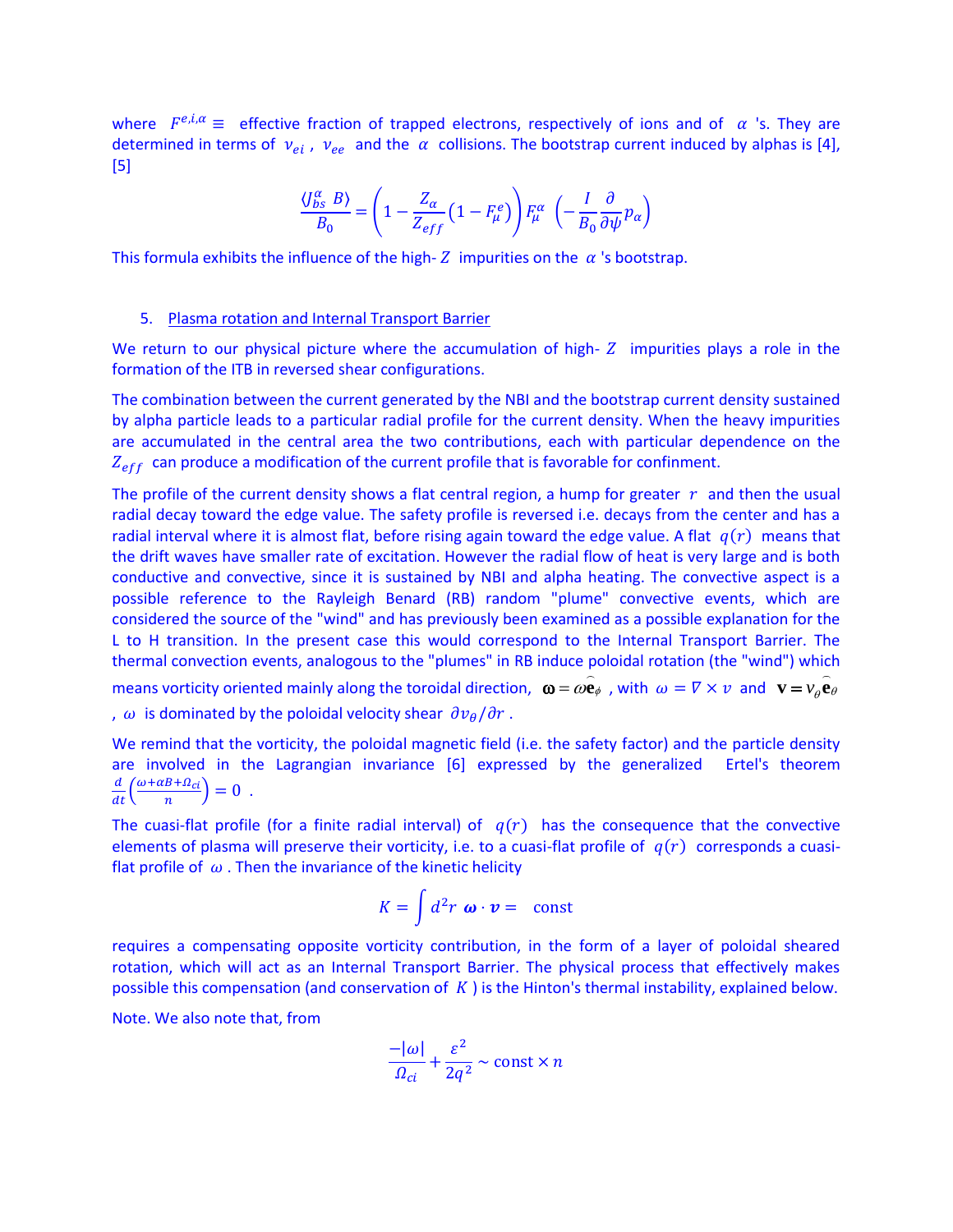[6] it results that, when  $|\omega|$  is larger on a zone which is off-axis, then q must have a minimum in that region, in order the two terms (of opposite sign) to compensate their change and the sum to remain approximately constant. This is compatible with the reversed-  $q$  profile, i.e. with what we claim can result from the high- $Z$  impurity accumualtion.

The strong thermal component of the plasma balance in the region where  $q(r)$  is almost flat suggests the "thermal bifurcation" model of Hinton [7]. This model is purely neoclassical and is based on the equilibrium poloidal velocity sustained by the gradient of the temperature

$$
u_{\theta} = -\frac{1}{eB} \mu_i \frac{\partial T_i}{\partial r}
$$

(here  $\mu_i = 0.7$  for Pfirsch Schluter and changes sign for lower collisionality). The coefficient is a function of ion collisionality. The variation of the temperature is reflected in the variation of this coefficient and these are the premises for an instability. The sequence is actually a favorable evolution of this instability.

Initially there is a poloidal rotation of the plasma, with a velocity that is proportional with the gradient of the temperature. Large flux of heat (both conduction and convection, from NBI and alphas) have three effects (1) increase the gradient of the temperature; correspondingly, the poloidal velocity is higher; (2) modify the physical coefficient that connects the gradient of temperature to the poloidal velocity, because the ion collisionality decreases; since there is spatial variation of the temperature, the poloidal velocity becomes strongly sheared; and (3) since the temperature is high, the parallel viscosity (the mechanism for magnetic pumping damping of poloidal rotation) is weak and is subject to the nonlinear decrease according to the theory of Shaing and Crume.

The result is a transport barrier and the gradient of the temperature continue to increase, with the three consequences listed above.

# 6. Relation with experiment

The RS and ERS are known to be favorable confinement regimes. It is also known that the Internal Transport Barrier is formed at the rational surface corresponding to the minimum of  $q(r)$ . The model that we have developed here is intended to reveal the role of the accumulation of the high impurities in the reversed  $q(r)$  profile.

Quantitatively the alpha's bootstrap can be around 10% of the boostrap current from the background ions. It can be reduced by the presence of impurities by a percent of approx. 20% when  $Z_{eff} \sim 2.5$ .

Assuming that the density is almost uniform in the center, in that region an approximation is

$$
|\omega|q^2 \approx \text{const} \times r^2
$$

Then if the vorticity is higher off-axis, the factor  $q$  must be reduced, which is compatible with our reversed  $q$  profile induced by high- $Z$  impurities.

Taking  $\Omega_{ci} \sim 10^8 \ (s^{-1})$  ,  $\varepsilon^2 \sim 0.1$  we have from  $\frac{|\omega|}{\Omega_{ci}} \sim \frac{\varepsilon^2}{2q^2}$  $rac{\varepsilon^2}{2q^2}$  the estimation  $|\omega| \sim \frac{10^7}{2q^2}$  $\frac{10}{2q^2}$ . If the velocity varies with an amount of  $\delta v \sim 10^5$   $(m/s)$  on a distance of  $1$   $(cm)$  then  $\omega \sim 10^7$   $(s^{-1})$  and the orders of magnitude are reasonable  $q \sim 1$ . These data are compatible with the experimental observation of the ITB revealed as a layer of poloidal rotation of  $|C^{IV}|$  in DIII-D [8].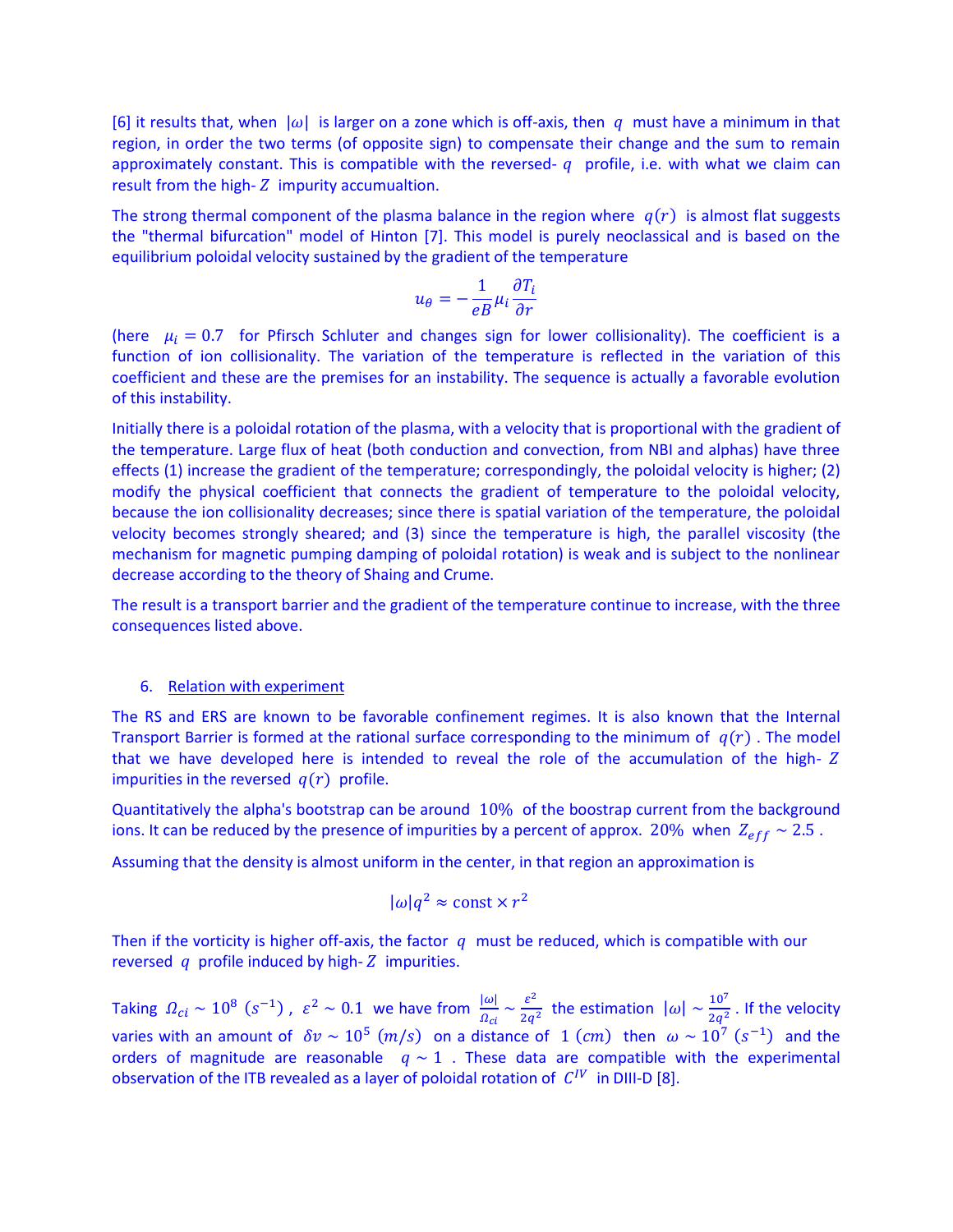# **References**

- [1] D.F.H. Start, J.G. Cordey, Phys. Fluids 23 (1980) 1477
- [2] D.F.H. Start, J.G. Cordey, E.M. Jones, Plasma Physics 22 (1980) 303
- [3] J.G. Cordey, E.M. Jones, D.F.H. Start, A.R. Curtis, I.P. Jones, Nuclear Fusion 19 (1979) 249
- [4] C. T. Hsu, K. C. Shaing, R. P. Gormley, and D. J. Sigmar, Phys. Fluids B4 (1992) 4023.
- [5] C. T. Hsu, P. J. Catto, and D. J. Sigmar, Phys. Fluids B2 (1990) 280.
- [6] F. Spineanu and M. Vlad, Nucl. Fusion 56 (2016) 092005.
- [7] F.L. Hinton, Phys. Fluids B 3, (1991) 696.
- [8] M.E. Austin et al., Phys. Plasmas 13, (2006) 082502.

# **Acknowledgement**

This work has been carried out within the framework of the EUROfusion Consortium and has been received funding from the European Union's Horizon 2020 research innovation programme under grant agreement number 633053 and also from the Romanian National Education Minister under contract 2/23.02.2016. The reviews and opinion expressed herein do not necessarily reflect those of the European Commission.

#### **Papers**

- *[1]* M. Vlad, D.I. Palade, F. Spineanu, Effects of the parallel acceleration on heavy impurity transport in turbulent tokamak plasmas, *Plasma Phys. Control. Fusion 63, 035007 (2021)*
- *[2]* D. I. Palade, Turbulent transport of fast ions in tokamak plasmas in the presence of resonant magnetic perturbations, *Physics of Plasmas 28, 022508 (2021)*
- *[3]* D. I. Palade, M. Vlad, F. Spineanu, Turbulent transport of the W ions in tokamak plasmas: properties derived from a test particle approach, *Nucl. Fusion 61 116031* (2021)
- *[4]* D.I. Palade, M. Vlad, Fast generation of Gaussian random fields for direct numerical simulations of stochastic transport, *Statistics and Computing* volume 31, Article number: 60 (2021)

#### **Conferences**

- *[1]* D. I. Palade, M. Vlad, F. Spineanu, Turbulent transport of the W ions in tokamak plasmas, *IAEA FEC (2021, virtual)*
- *[2]* F. Spineanu, M. Vlad, Analytical instruments that can be useful to plasma theory: axial anomaly, conformal invariance, effective Larmor radius, *19th European Fusion Theory Conference, Padova 11 - 15 oct. 2021 (virtual conf)*, *Poster #50*
- *[3]* D. I. Palade, M. Vlad, F. Spineanu, Direct numerical simulations of the turbulent transport of heavy impurities in tokamak plasma, *19th INTERNATIONAL CONFERENCE ON PLASMA PHYSICS AND APPLICATIONS 2021, Romania.*
- *[4]* M. Vlad, D. I. Palade, F. Spineanu, Computer-aided analysis of the theories of stochastic transport, *19th INTERNATIONAL CONFERENCE ON PLASMA PHYSICS AND APPLICATIONS 2021, Romania.*